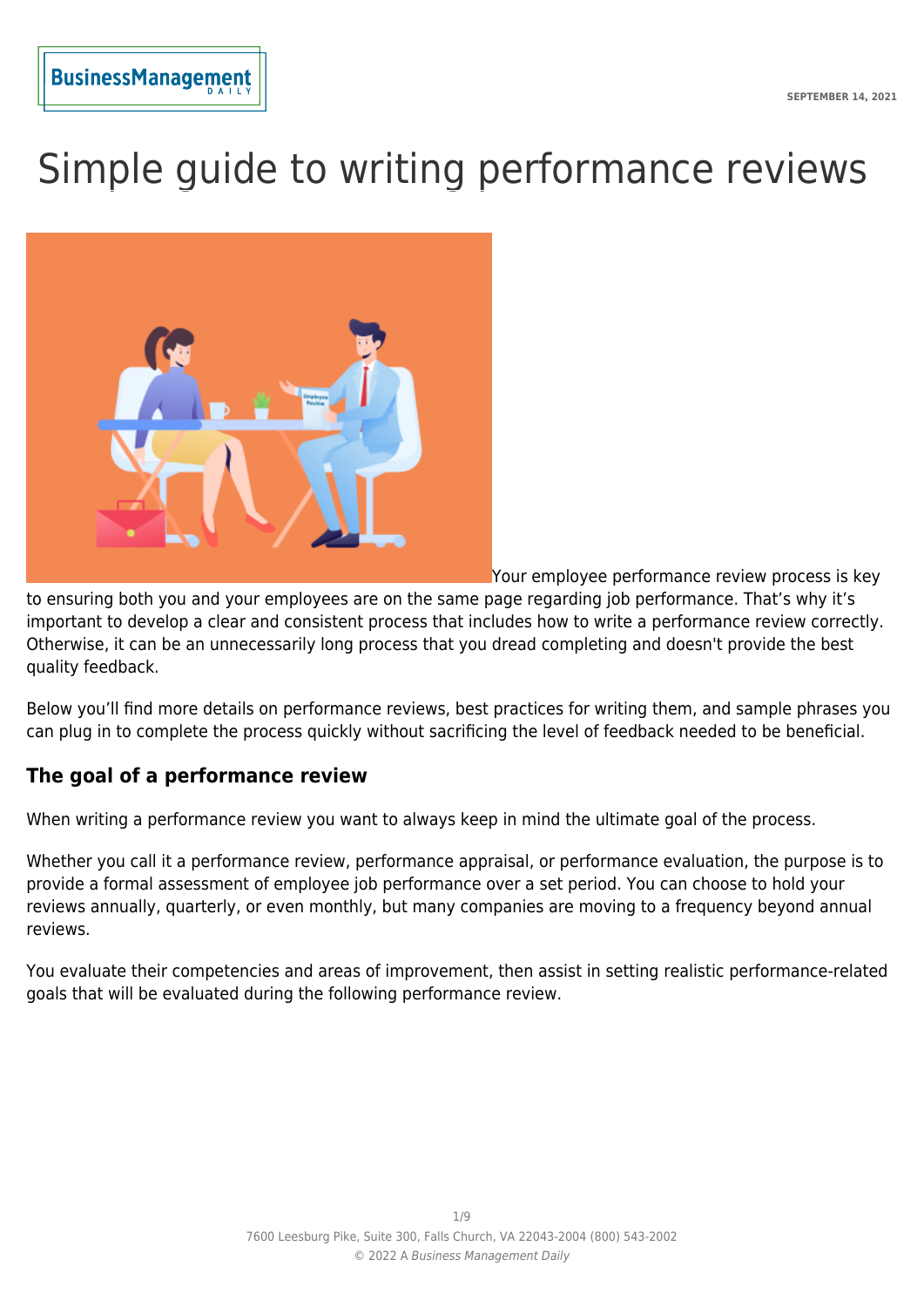# **REMEMBER:**

EACH PERFORMANCE EVALUATION SHOULD INCORPORATE ACTIONABLE AND REALISTIC GOALS FOR THE **EMPLOYEE TO STRIVE TOWARD.** 



During the performance review, you want to assess a range of skills including:

- Communication
- Collaboration
- Teamwork
- Problem-solving
- Accuracy of work
- Quality of work
- Reliability
- Punctuality
- Attendance
- The ability to meet deadlines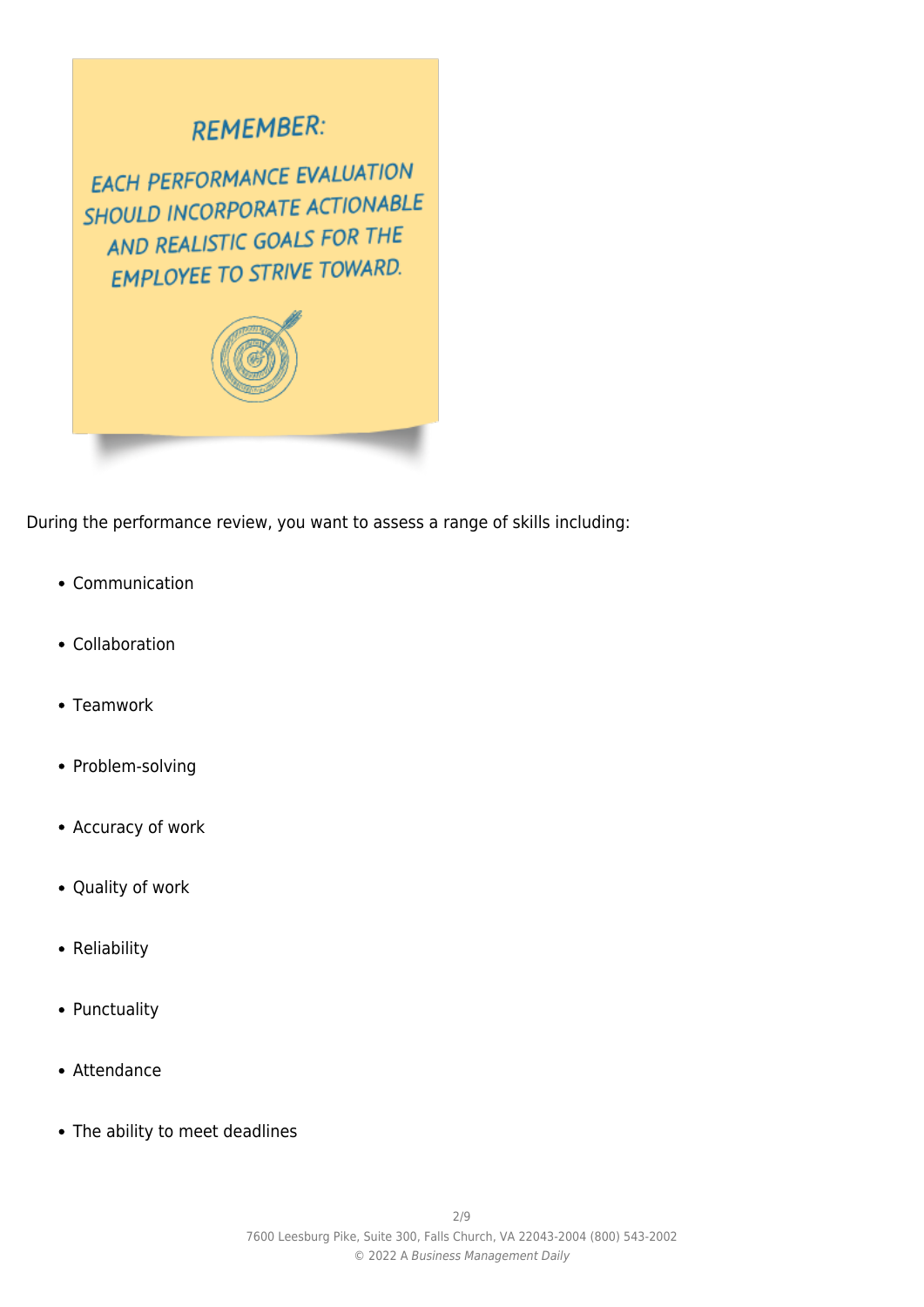The ability to accomplish selected goals

# **How to write review an effective performance review**

Writing a quality employee evaluation requires a process to achieve the best results. Here are some strategies to keep in mind.

# **Give specific examples**

Your performance review should provide specific examples when referencing employee performance. When you state that an employee performs in a certain manner — negative or positive — include specific examples that showcase exactly what you're referring to. This helps to ensure there's no confusion regarding what your feedback means.

These examples can include data, anecdotal notes, or anything else that clearly and specifically demonstrates why you're providing that performance rating.

# **Provide constructive feedback**

You don't want to focus strictly on the positive, even if the review is for a star employee. Your goal is to also identify areas of improvement through constructive feedback that can help take their performance even further.

If an employee is demonstrating problematic behaviors, ensure you're framing it in a way that isn't attacking their character or job performance as a whole. You want to be careful to ensure your feedback is constructive, not just a list of criticisms that likely won't be accepted well.

#### **Set realistic goals**

Each performance evaluation should incorporate actionable and realistic goals for the employee to strive toward. It's important that these are strategically set being that they often impact the ability to earn a raise or receive a promotion. Also, these goals give them something to work toward that can improve their performance and impact the company as a whole.

You want to set a goal that will positively influence the trajectory of their career while also supporting the team and the organization.

When you set goals ensure you set a SMART goal that is specific, measurable, actionable, relevant, and timebased to ensure it's one that is clear and achievable.

#### **End with positive feedback**

It's helpful to take a sandwich approach when writing a performance review. Start positive, sprinkle in constructive feedback, and end positive. Setting it up in this way sets the stage for a better conversation.

# **Performance review best practices**

Here are additional best practices to keep in mind as you prepare for performance reviews.

#### **Follow-up with regular feedback**

Beyond your formal performance review, also incorporate providing informal feedback into your routine. This is especially important if you only offer an annual performance review formally.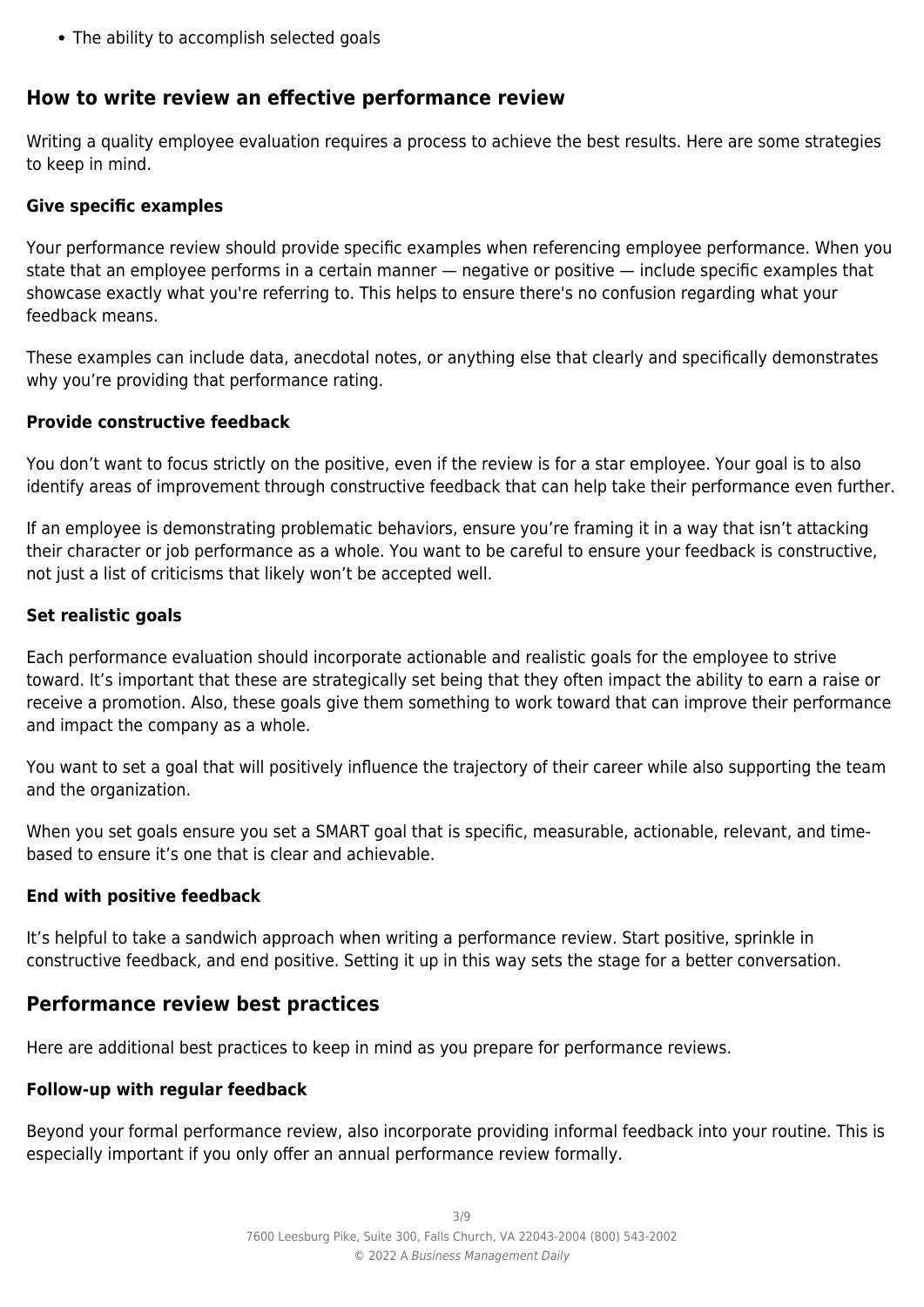#### **Hold your meeting face to face**

This might not always be possible as more people are working from home, but you want to hold your performance review meetings either face to face or via Zoom as a second option. Try to avoid doing it over the phone or just sending the review via email and holding all communication that way.

#### **Review their job description in advance**

In the day-to-day of managing your team, the job description of your employees can run together. Many employees take on tasks outside of their job description and are completing duties they're not technically being paid to do at their current position.

So, you want to review their job description in advance to ensure you're only evaluating them on their current position's responsibilities. In reviewing the description, consider how the employee is meeting requirements for the position and make notes of areas of achievement and areas of improvement.

However, this can also be an opportunity to update an employee's job description. If they've taken on more work, especially at their manager's request, that isn't reflected in their job description, then it should be updated to reflect their expectations.



# **Performance review example phrases**

You can use these performance review example phrases as templates when writing employee performance reviews. Feel free to update them to reflect comments that are specific to your employees.

#### **Performance review phrases for areas of achievement**

- Improved production on sales goal identified at the beginning of the performance review period.
- Exceeded production expectations on communication goal identified at the beginning of the review period.
- Takes initiative to gather tools and resources needed to complete projects ahead of time with quality that's beyond expectations.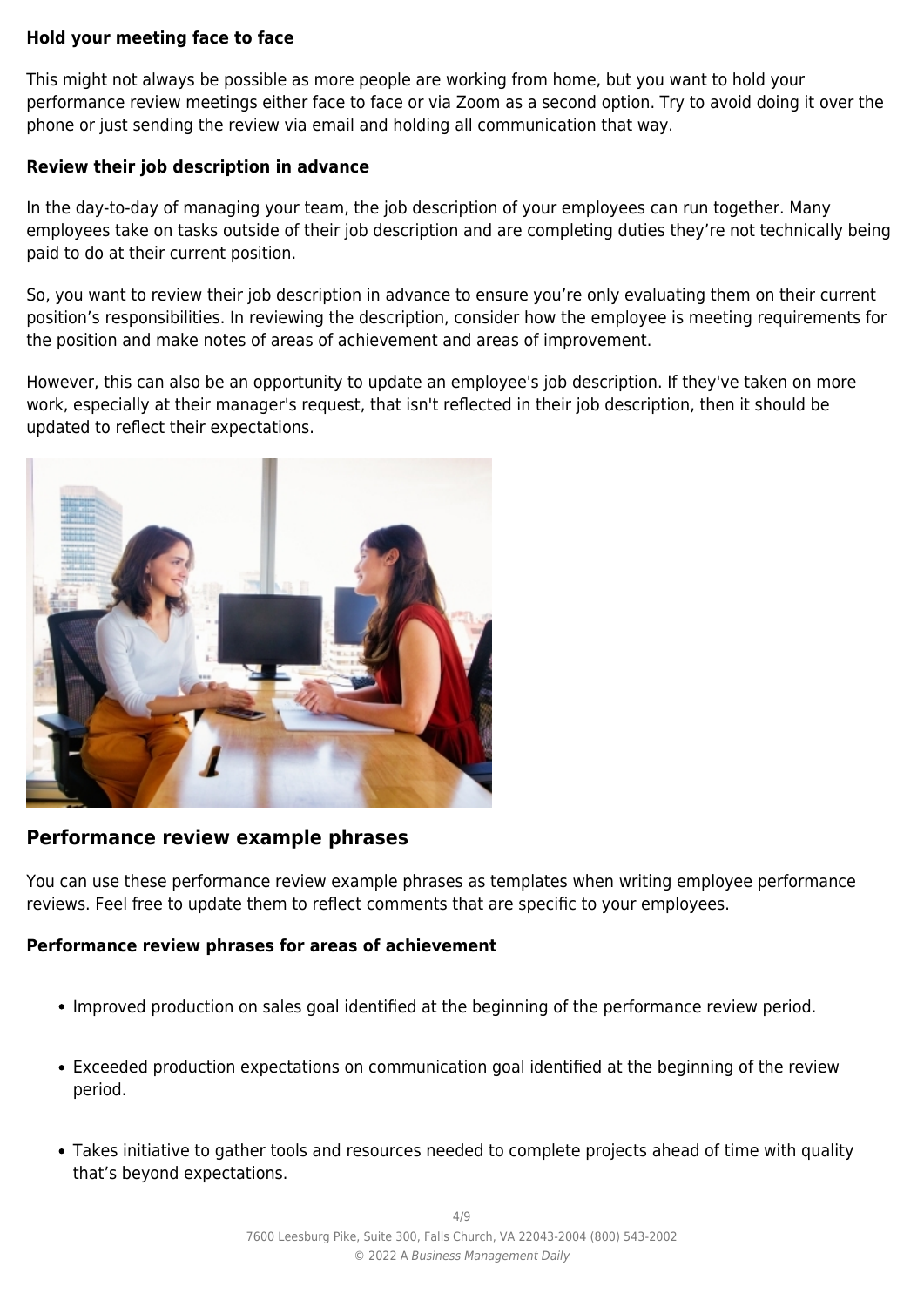- Sets measurable goals and continually strives to reach or surpass them.
- Consistently struggles to achieve similar results as co-workers in relation to sales performance.
- Sets realistic and actionable goals and continuously strives to achieve them.
- Improved sales performance by 52%.
- Made an effective system to streamline the outbound sales work processes by identifying holes in the current system.

# **Performance review phrases for attendance**

- Consistently arrives on time for meetings and conferences.
- Regularly attends non-mandatory training and meetings.
- Has not met goals identified for the new performance review period for arriving on time to work and to meetings.
- Completes deadlines in a timely manner.
- Respects the time of others by arriving at team meetings on time.
- Exceeds expectations in arriving on time for work, including meetings and conferences.
- Has good attendance and doesn't violate the standard attendance policy.
- Begins each day fully refreshed and prepared for any challenges.

# **Performance review phrases for productivity**

- Has greatly improved on hitting production goals on (x) since last review.
- Has not displayed consistent productivity improvement since last appraisal.
- Exceeds output expectations set out for his/her department.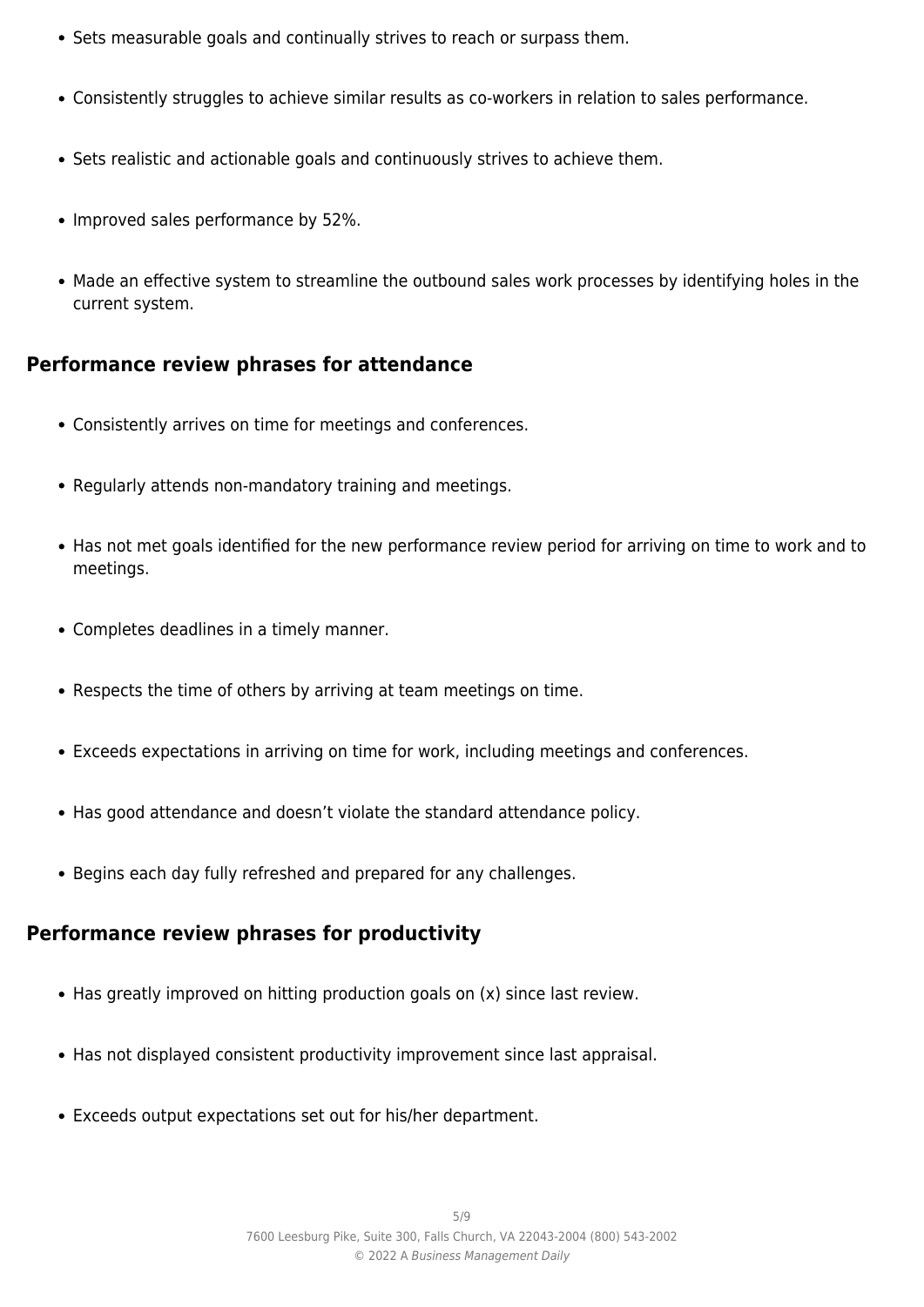- Makes a large contribution to the overall success of his/her department through excellent productivity.
- Consistently falls below others on the team regarding work output.
- Positively contributes to the overall performance of the company through consistent and high-quality work.
- Continuously strives to improve profits, productivity, and performance targets.
- Shows strong time-management and organizational skills.

#### **Performance review phrases for communication skills**

- Displays improved listening skills in meetings with colleagues and managers.
- Excels at communicating project expectations to those he/she manages.
- Needs to work on fully understanding a situation before making defensive explanations.
- Effectively communicates with team members on projects and delegates when necessary.
- Builds company morale and cooperation through effective group facilitation.
- Effectively communicates with colleagues, supervisors, partners, and customers.
- Clearly communicates ideas and thoughts in team meetings and conferences.
- Is a constructive communicator and is capable of discussing difficult issues effectively and to the point.

#### **Performance review phrases for drive**

- Shows curiosity for new ways to thinking and communicating to improve projects and customer satisfaction.
- Continually pushes for more responsibility and shows willingness to put in extra hours.
- Is continuously striving to improve skills and production.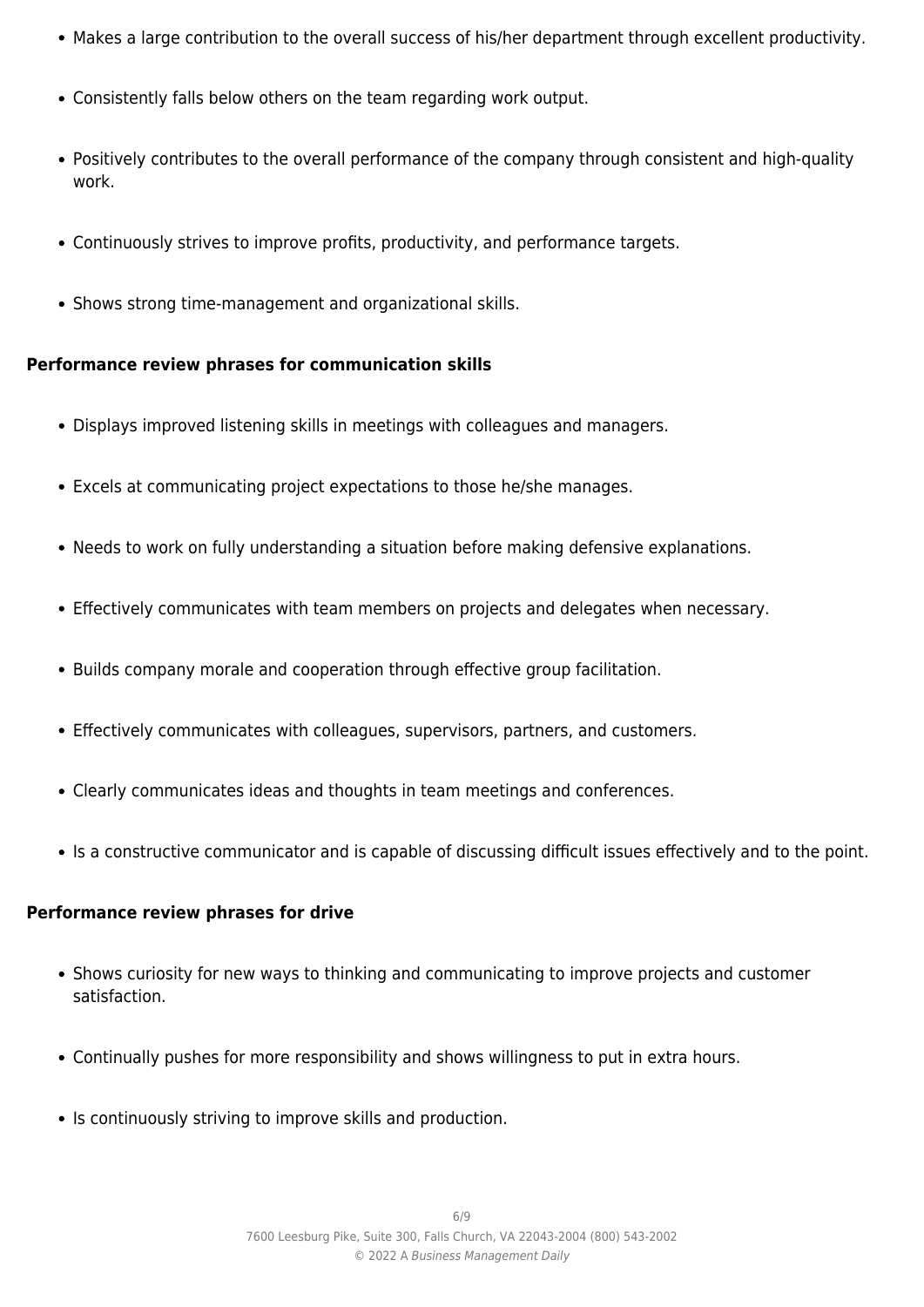- Lacks the initiative to willingly take on more complicated tasks or projects.
- Tends to wait for projects to be handed to him/her rather than requesting more responsibility.

#### **Performance review phrases for leadership**

- Needs to work on talking to employees on their level without being condescending.
- His/her team often comments on how he/she makes them feel comfortable in voicing opinions and ideas.
- Clearly understands strengths of team members and delegates accordingly.
- Displays a strong worth ethic that effectively motivates team members to excel.
- Promotes a culture of learning and understand that team members respond well to.

#### **Performance review phrases for creativity**

- Appears to be hesitant when it comes to taking creative risks that are outside the box.
- Has a vision for the future of the company and applies creative ideas to help implement it.
- Always contributes fresh ideas at team meetings and on projects.
- Fails to reward those under his/her management for innovative ideas or suggestions.
- Strives to always take new information into account and adjust plans accordingly.
- Applies creative thinking to implement a vision for the company.
- Continuously suggests new ideas in meetings and on projects.
- Shows initiative with developing new ways of thinking to improve projects or company performance.

# **Performance review phrases for cooperation**

Effectively collaborates with other team members to get projects finished efficiently.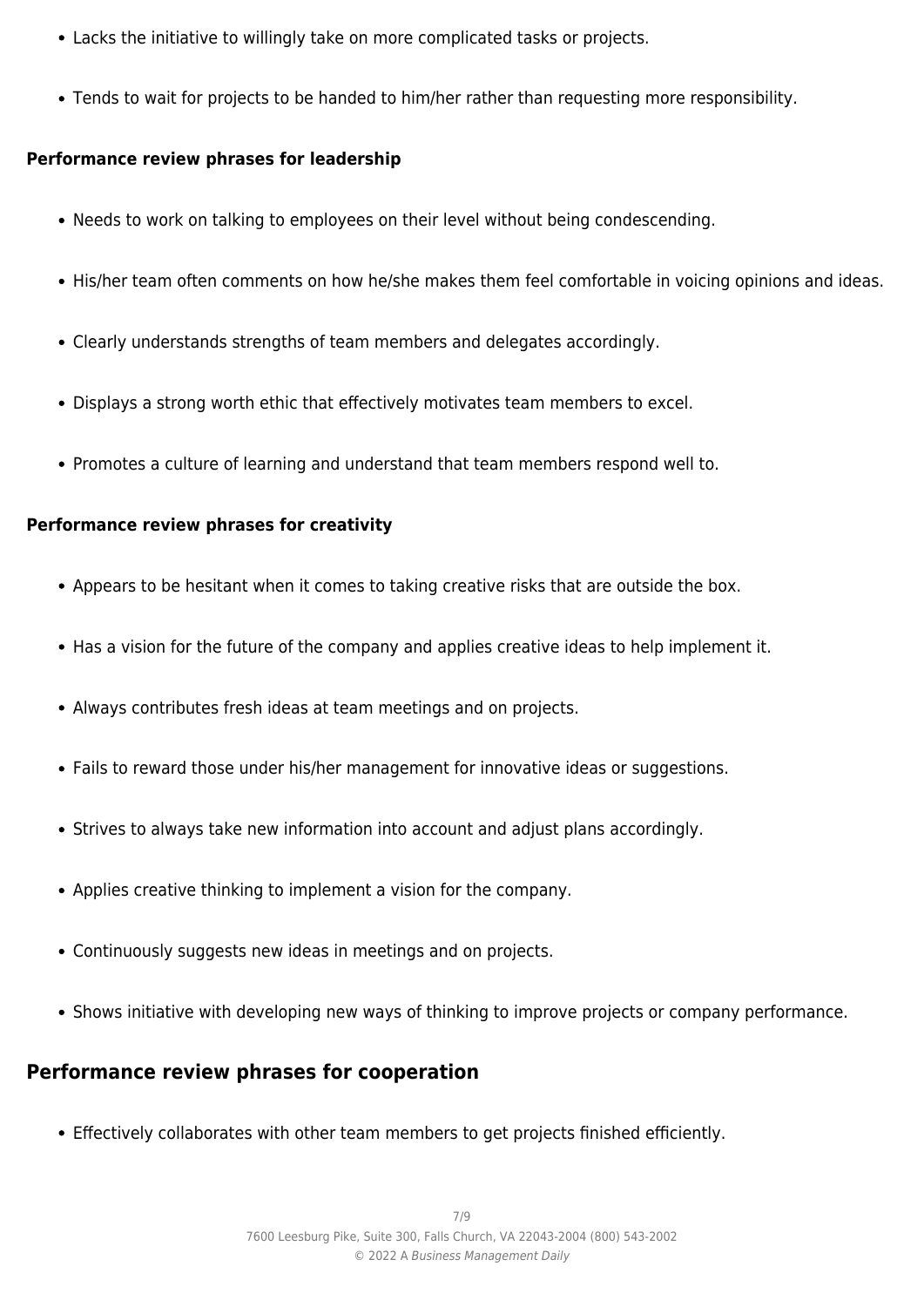- Shows improvement delegating tasks to others when overwhelmed.
- Excels at sharing knowledge and tips with new team members to help them become part of the team.
- Could work on helping team members complete tasks for overall success of project.
- Has a tendency to make others feel hesitant asking him/her for help as they do not know the reaction they will get.
- Displays a cooperative spirit by performing xx task to contribute to xx project.
- Promotes cooperation well to ensure colleagues work as a team to meet deadlines.

# **Performance review phrases for interpersonal skills**

- Works effectively within a team environment to achieve specific tasks or projects.
- Develops constructive working relationships with internal and external stakeholders.
- Is an effective team player as demonstrated by their willingness to help out and contribute as required.

# **Performance review phrases for areas of improvement**

- Struggles to effectively overcome new challenges and find solutions to new issues.
- Should work on developing and maintaining professional relationships.
- Tends to focus more on what can't be done instead of what can be done.

# **Performance review phrases for accountability**

- Takes ownership in the company's success and accepts responsibility for oneself and contribution as a team member.
- Admits mistakes and errors and informs others when unable to keep a commitment.

# **Performance review phrases for flexibility**

Shows ability to come up with new solutions for problems when old ways of thinking are ineffective.